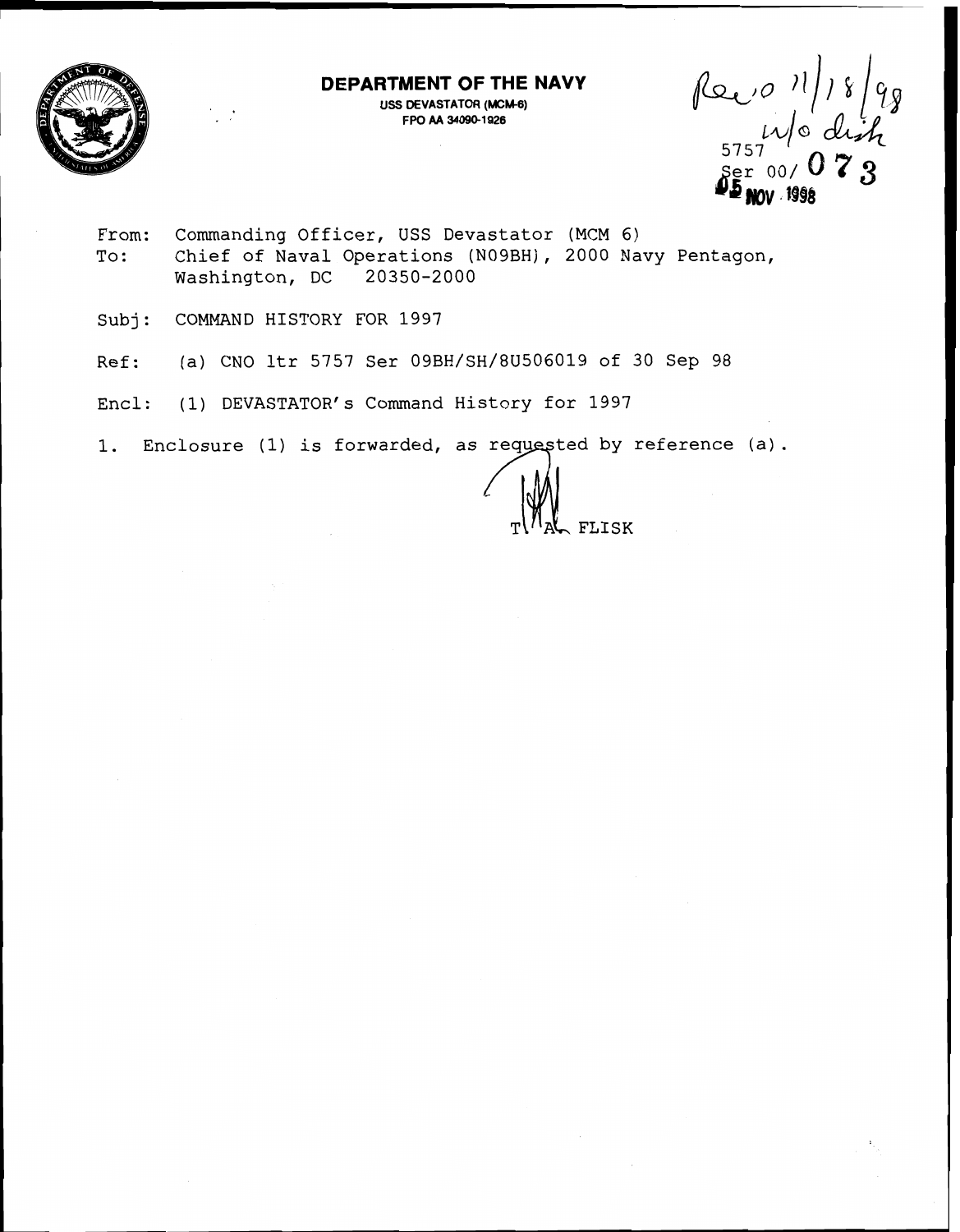## USS DEVASTATOR (MCM 6) COMMAND HISTORY 1997

Command Composition and Organization:

Mission: To conduct minehunting and minesweeping operations against moored and bottom mines of contact, magnetic, acoustic and combination influence varieties.

Immediate Senior in Command: Commander Mine Countermeasures Squadron Two

Name of Commanding Officers: LCDR Brian T. Donegan 01Jan97-31Dec97

Permanent Duty Station: Ingleside, TX

| 01JAN97-05JAN97 | Inport Naval Station Ingleside, TX.<br>Holiday<br>standdown.                                             |
|-----------------|----------------------------------------------------------------------------------------------------------|
| 06JAN97-09JAN97 | Inport Naval Station Ingleside, TX.<br><b>TSTA</b><br>III - DASMN conducted.                             |
| 10JAN97-19JAN97 | Inport Naval Station Ingleside, TX.<br><b>IMA</b><br>availability.                                       |
| 20JAN97-21JAN97 | Underway Corpus Christi OPAREA. Conducted<br>FEP.                                                        |
| 22JAN97-26JAN97 | Underway Corpus Christi OPAREA.<br>GOMEX 97-1.                                                           |
| 27JAN97-28JAN97 | Inport Naval Station Ingleside, TX.<br>Completed SESI/magazine sprinkler<br>inspection/MRI.              |
| 28JAN97-20FEB97 | Inport Naval Station Ingleside, TX.<br>POM<br>period.                                                    |
| 21FEB97-25FEB97 | Underway EURO 97 deployment. Enroute BSF<br>Keywest, FL.                                                 |
| 25FEB97-27FEB97 | Enroute NWS Charleston, SC.                                                                              |
| 28FEB97-04MAR97 | Inport NWS Charleston, SC. Completed<br>magnetic material offload and Magnetic<br>Signature measurement. |
| 05MAR97-06MAR97 | Inport Charleston, SC. Completed Degaussing<br>Range runs.                                               |
| 07MAR97-08MAR97 | Enroute Naval Station Mayport, FL.                                                                       |
| 08MAR97-12MAR97 | Inport Naval Station Mayport, FL. IMA<br>availability.                                                   |
| 13MAR97-17MAR97 | Enroute BSF Bermuda.                                                                                     |
| 18MAR97-04APR97 | Enroute Portsmouth, UK.                                                                                  |
| 05APR97-14MAY97 | Inport Portsmouth, UK. Completed repairs to<br>2A, 2B Main Propulsion Diesels.                           |
| 15MAY97-19MAY97 | Enroute BSF Ponta de Leixoes, Portugal.                                                                  |
| 19MAY97-23MAY97 | Enroute BSF Cartagena, Spain.                                                                            |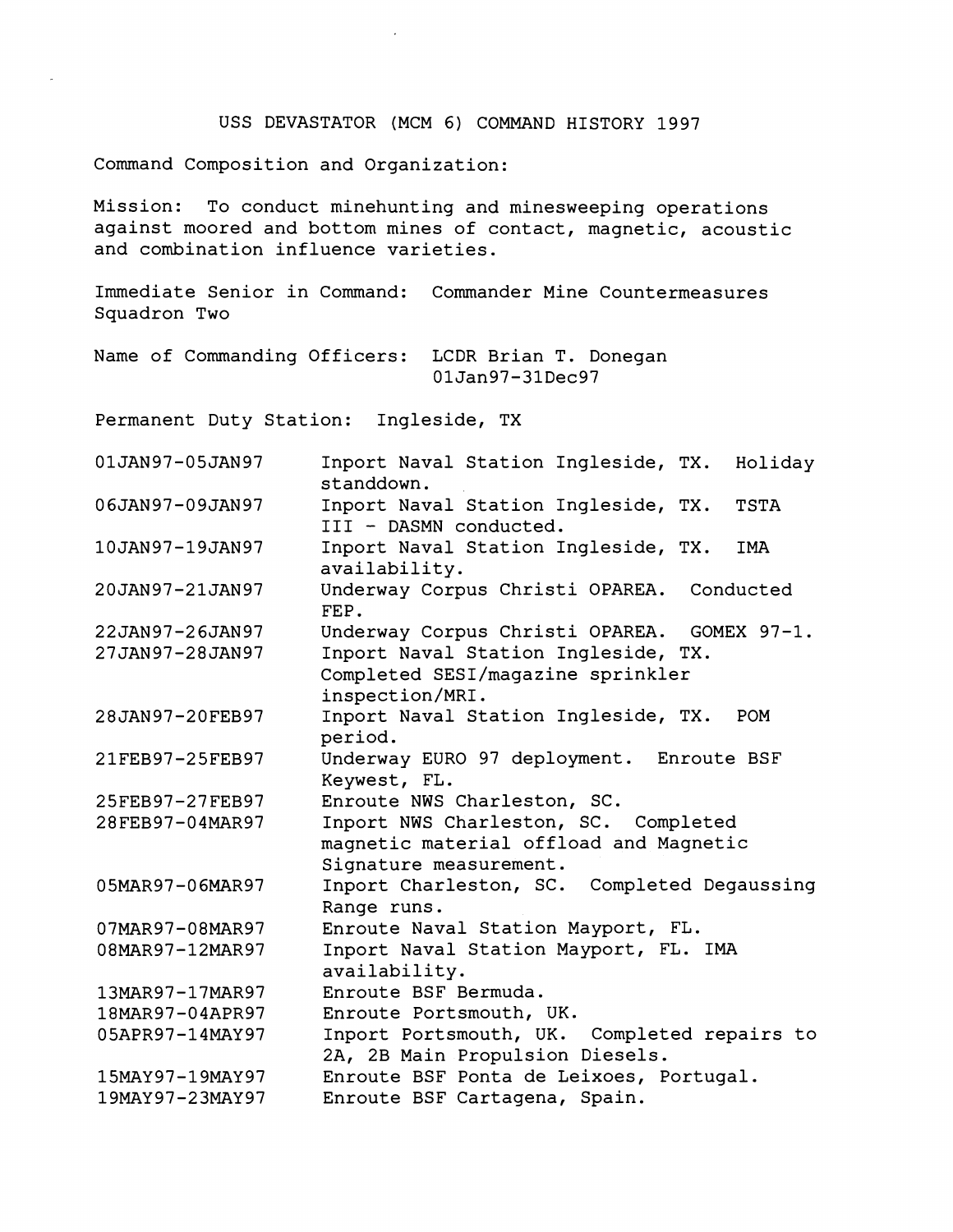| 23MAY-26MAY97   | Enroute La Spezia, Italy.                                                                                                  |
|-----------------|----------------------------------------------------------------------------------------------------------------------------|
| 27MAY-28MAY97   | Inport La Spezia, Italy. Conducted PVST.                                                                                   |
| 29MAY-31MAY97   | Enroute Palma de Mallorca, Spain                                                                                           |
| 01JUN97-02JUN97 | Inport Palma de Mallorca, Spain. Conducted<br>PVST.                                                                        |
| 03JUN97-09JUN97 | Underway for EXERCISE ALCUDRA 97. Major<br>casualty to port CPP, major oil leak MMR,<br>General Quarters.                  |
| 11JUN97-17JUN97 | Inport Palma de Mallorca, Spain. Completed<br>repairs to port CPP, dock trials and sea<br>trials.                          |
| 18JUN97-14JUL97 | Enroute Naval Station Ingleside, TX.<br>Rendezvoused with USS INCHON Task Group,<br>astern refueled and conducted photoex. |
| 15JUL97-24SEP97 | Inport Naval Station Ingleside, TX. Post<br>deployment standdown, IMA availability.                                        |
| 25SEP97-26SEP97 | Underway Corpus Christi OPAREA. Completed<br>sea trials.                                                                   |
| 27SEP97-29SEP97 | Inport Naval Station Ingleside, TX. Upkeep.                                                                                |
| 30SEP97-02OCT97 | Underway Corpus Christi OPAREA. Conducted<br>MRCI for EODMU 11 Det 53.                                                     |
| 080CT97-140CT97 | Inport Naval Station Ingleside, TX.<br>Maintenance upkeep.                                                                 |
| 150CT97-170CT97 | Underway Corpus Christi OPAREA.                                                                                            |
| 180CT97-190CT97 | Inport Naval Station Ingleside, TX.<br>Maintenance Upkeep                                                                  |
| 200CT97-31DEC97 | Inport Naval Station Ingleside, TX.<br>PMA.                                                                                |

 $\label{eq:2.1} \begin{split} \mathcal{L}_{\text{max}}(\mathbf{r}) = \mathcal{L}_{\text{max}}(\mathbf{r}) \mathcal{L}_{\text{max}}(\mathbf{r}) \,, \end{split}$ 

 $\mathcal{L}_{\text{max}}$  and  $\mathcal{L}_{\text{max}}$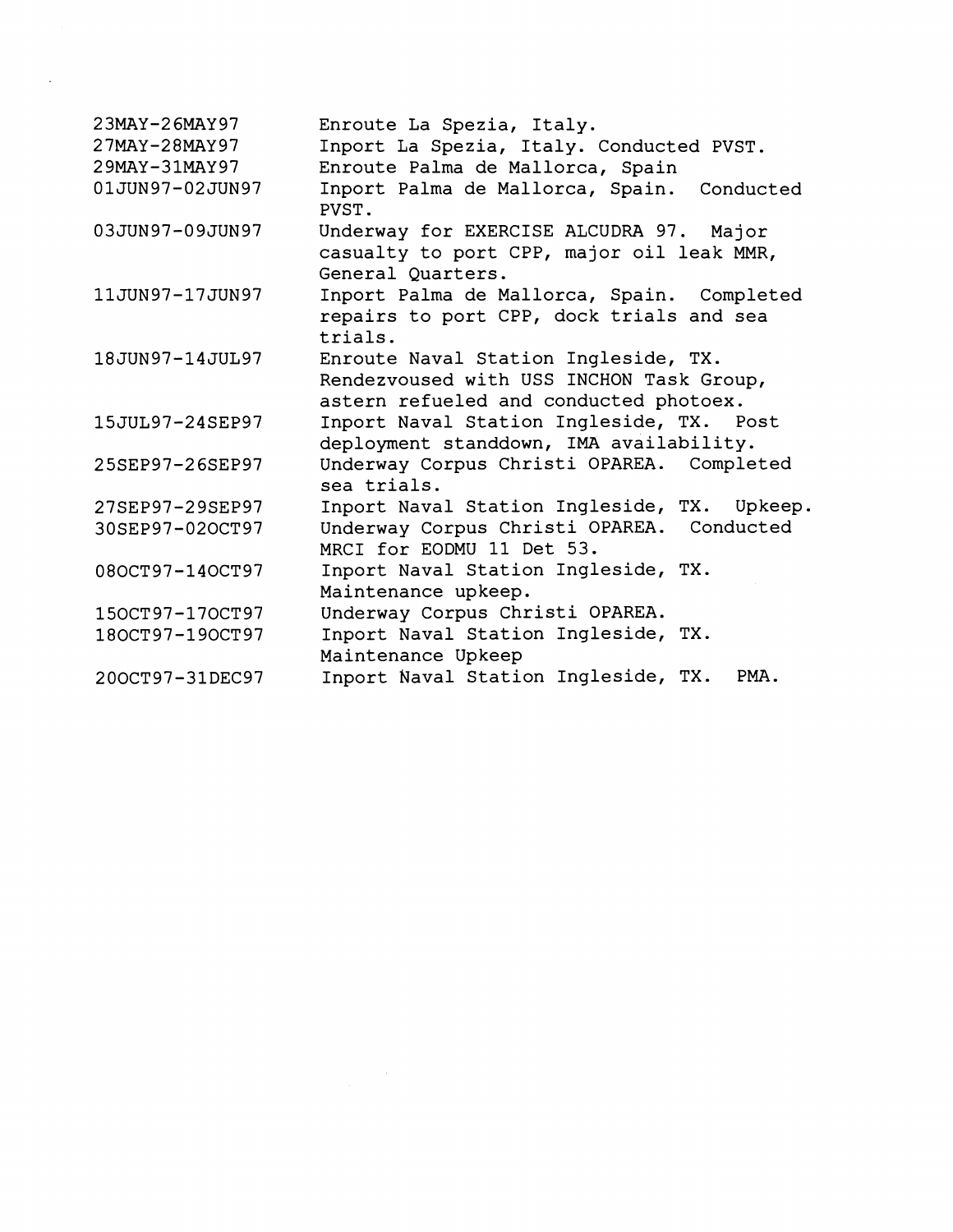## **NARRATIVE**

USS DEVASTATOR (MCM 6) began the New Year returning from holiday leave and remaining inport, at Naval Station Ingleside,<br>Texas. On the 6<sup>th</sup> DEVASTATOR continued the notional training On the 6<sup>th</sup> DEVASTATOR continued the notional training cycle with TSTA DASMN in the Corpus Christi OPAREA. The next two weeks were spent inport for an IMA availability. The end of the notional training cycle was reached with the Final Evaluation Problem from 20-21 January. The end of January was spent underway in the Corpus OPAREA for GOMEX 97-1 and a short inport period where SESI, Magazine Sprinkler Inspection were conducted. DEVASTATOR then began her POM period.

Completing POM on 20 February, DEVASTATOR departed on deployment EURO 97 the next day. After stopping for a BSF in Keywest, FL, several days were spent in NWS Charleston, SC conducting a magnetic material off-load, Magnetic Signature measurement and numerous degaussing runs. Departing Charleston DEVASTATOR made a week long stop in Naval Station Mayport FL for an IMA. The second week in March found the ship in company with three other MCM's and a MHC bound for a BSF in Bermuda. The remainder of the Atlantic transit was made with USS INCHON (MCS 12) and our consorts. Approximately every three days the MIW ships formed up and conducted astern refueling with INCHON. In the midst of this transit the port Main Propulsion Diesels suffered a catastrophic failure and DEVASTATOR was left with only her starboard shaft. Reaching Portsmouth, UK on 5 April the Engineering department set to work to complete what ultimately amounted to depot level repairs of 2A and 2B Main Engines.

Finally departing England on 15 May DEVASTATOR made her way to the Mediterranean to rejoin the MCM task group. Arriving in Palma, Spain on the  $1^{st}$  of June via BSFs in Ponta de Leixoes, Portugal, Cartagena, Spain and La Spezia, Italy the Crew immediately began preparations for Exercise ALCUDRA 97. After participating in ALCUDRA for a week DEVASTATOR suffered another major engineering casualty to the port shaft when on 10 June the Oil Distribution box for the shaft seized and was torn off of it's mount by the shaft rotation. The crew responded superbly with both proper engineering casualty control and damage control procedures. After a week of Herculean efforts inport Palma the engineers were again ready to answer all bells and DEVASTATOR left the Med to rendezvous with her task group to begin the long trip home.